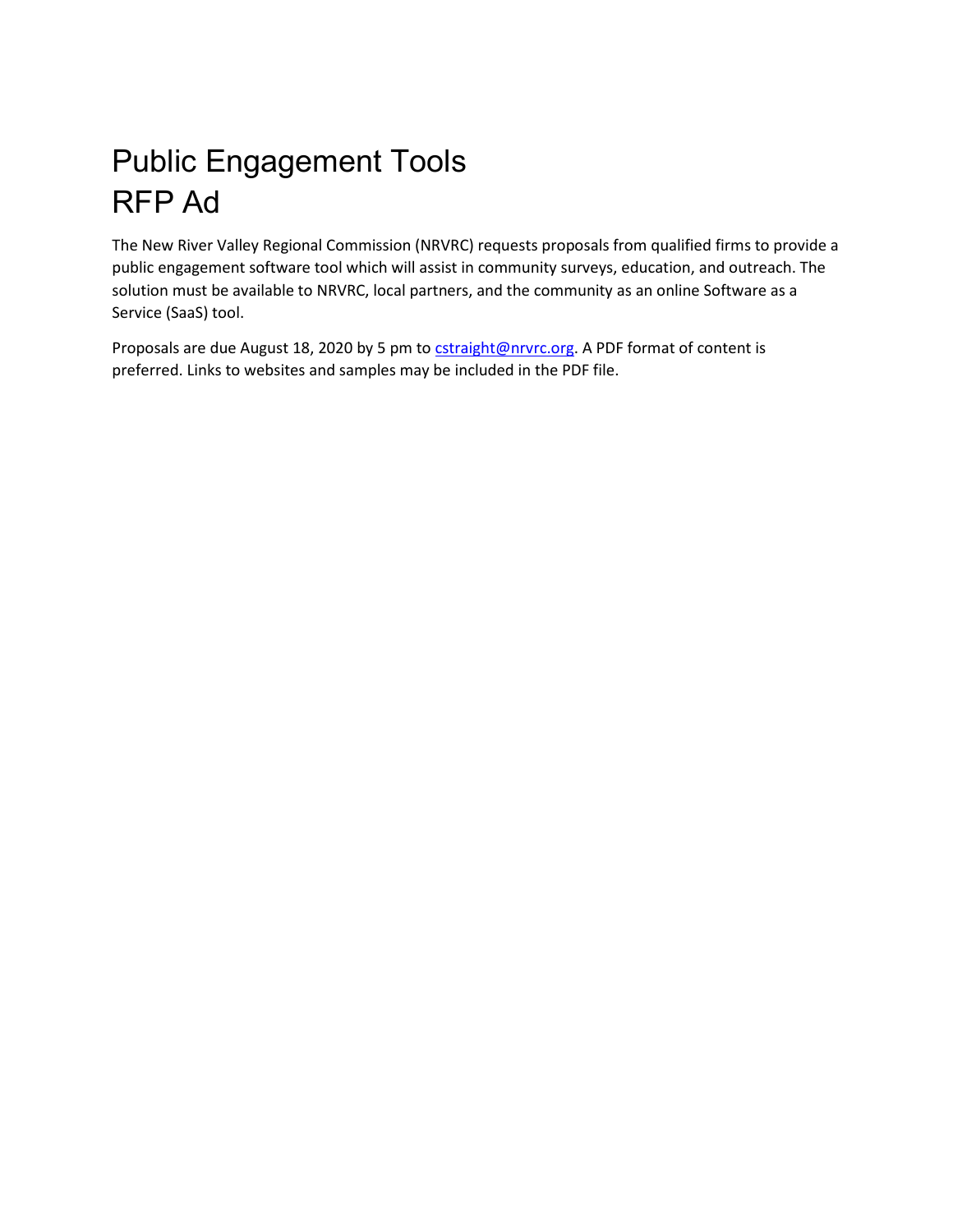# Public Engagement Tools Request for Proposals

## **Introduction (purpose of project and RFP)**

NRVRC is a Regional Planning Organization which is involved in many planning efforts in the New River Valley region of Southwest Virginia. It partners with local governments within the region and undertakes many types of local and regional projects such as downtown plans, comprehensive plans, zoning ordinances, and regional studies and plans. It also supports and manages various transportation, economic development, and housing programs. The NRVRC serves as a liaison between local, state, and federal governments, and provides planning services as requested by member organizations.

The primary purpose of the public engagement platform is to encourage citizen participation in our projects and programs, provide rich and intuitive tools for learning, and collect input. NRVRC would like to purchase a subscription which will allow our staff and staff from our member organizations to create, manage and publish discussion topics and surveys, which the public can respond to and interact with.

## **Scope of work**

NRVRC seeks a provider to support the purposes described above. The scope of work will include a software service that will support, at a minimum, certain requirements detailed below and availability of technical support for a term of at least one year with annual renewal options.

The following list outlines the major requirements for the software and services:

#### **Core Capability Requirements**

- 1. Backend and Frontend: Secure web-based public engagement tool which must be fully hosted by the vendor. No additional hardware or software installation should be required.
- 2. Backend and Frontend: Ability to design, manage, and publish multiple discussion and survey topics for multiple organizations.
- 3. Backend: Ability to manually activate and deactivate topics and assign valid time periods for a topic.
- 4. Backend: Ability to organize surveys and topics with multiple levels of categories and ability quickly search topics by keywords and categories.
- 5. Backend: Ability to embed topics and surveys within external web pages hosted by NRVRC or partner organizations.
- 6. Backend and Frontend: Ability for participants to opt in for updates to the project web page and an accompanying administrative tool to send notifications of updates.
- 7. Backend and Frontend: Ability to moderate comments and remove inappropriate comments or messages. Comments which include one or more flagged words should be automatically deleted.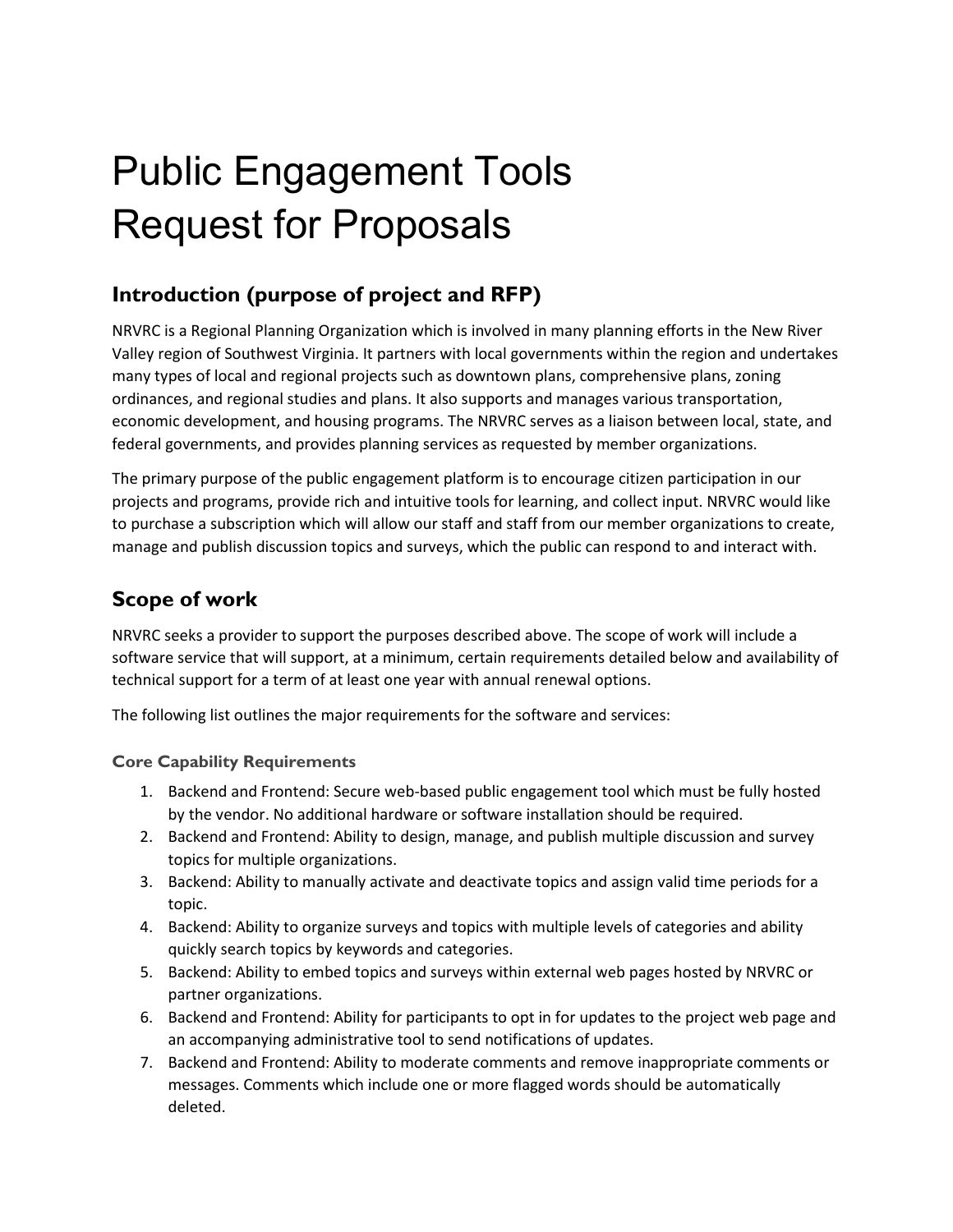8. Ability to assign read/write privileges to different users for various projects and resources managed within the account.

#### **Customizable Preferences**

- 1. Backend: Readily available and customizable survey templates for community planning and development. Templates must be interactive, of high quality and visually appealing, and should be designed to immediately capture and retain the attention of end users.
- 2. Backend: Variety of stock images, infographics, videos, and other multimedia content in addition to the templates are also desirable.
- 3. Backend: The ability to upload and manage documents, images, videos, or other relevant content and utilize them within various surveys, topics and templates.
- 4. Backend: Ability to apply branding and logos within each survey or discussion topics as each topic could pertain to an individual member organization.

#### **Data Management Capabilities**

- 1. Backend: Ability to collect, manage and archive data on participation and survey responses, including multiple choice responses as well as narrative responses.
- 2. Backend: Ability to collect and report geographical locations from interactive maps as responses to topic questions. Such information can be collected as map markers, latitude/longitude coordinates, street addresses, lots, and sites so that they can be easily mapped and analyzed in GIS tools such as ArcGIS mapping software.
- 3. Backend: Ability to interactively analyze and visualize collected responses in tabular, graphical, and map formats. Support for summaries, reports and dashboards is also desired.
- 4. Backend: Collected data must be easily exportable to formats such as Microsoft Excel, CSV, and PDF formats.
- 5. Backend: Collected data must be stored securely and should be accessible only to NRVRC or partner organization users with authorized accounts.
- 6. Backend: Collected data must be considered proprietary to and solely owned by NRVRC and/or partner organization.
- 7. Backend: Content created or uploaded by NRVRC and/or partner organization must be considered proprietary to and solely owned by NRVRC and/or partner organization.

#### **Help and Support**

- 1. Backend: Online tutorials for tools how to use features, create new surveys, downloading data to specific formats/layouts, etc.
- 2. Backend: Online and/or phone based technical support available during business hours in the eastern time zone.

#### **Publishing and Sharing Content**

1. Backend and Frontend: Ability to manage and publish modern web links (i.e. with title, summary, and image). Links should be sharable as emails or social media feeds or provided as navigational links in external web sites.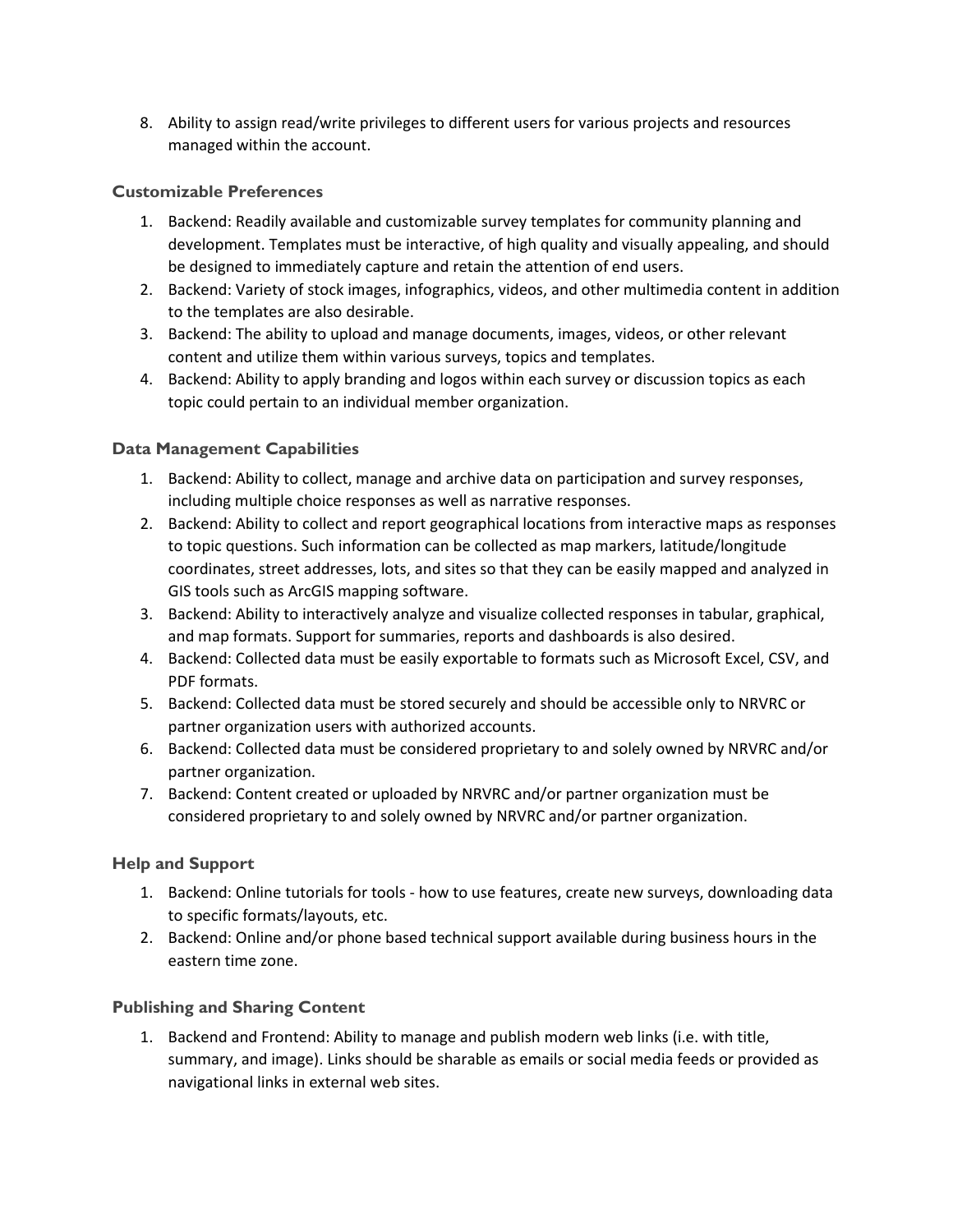- 2. Backend and Frontend: Integration with major social media platforms such as Instagram, Twitter, and Facebook with ability for end users to quickly share and "like" on those platforms.
- 3. Backend: Ability to import and export contact lists and use the lists for engagement outreach.

#### **User Experiences**

- 1. Backend and Frontend: The tools must be visually appealing and should effectively present text, images, graphs, maps, layouts, and videos.
- 2. Backend and Frontend: Must be compatible with modern web browsers in desktop, tablets and mobile devices. Must work well in Google Chrome, Mozilla Firefox, Microsoft Edge, and Apple Safari in both desktop and mobile environments. iOS and Android apps installable from app stores are desired but not required.
- 3. Frontend: Ability for survey participants to prioritize response options with drag and drop functionality or similar.
- 4. Backend: Ability to customize interactive maps with custom layers and annotations to enhance geographically based survey and discussion topics.
- 5. Frontend: ADA-compliant and conforming to the Web Content Accessibility Guidelines 2.0, if applicable.
- 6. Frontend: Participants should not be required to sign-in.
- 7. Frontend: Ability for survey participants to save and continue/submit later.
- 8. Frontend: Ability to host live online engagements/meetings with two-way communication (video, voice and chat).
- 9. Frontend: Ability to record online engagements/meetings which participants can access later.

## **Term of service**

NRVRC seeks an on-call contract with the provider on an annual basis with the option for annual renewal.

## **Preferred qualifications**

The successful proposer will meet the other requirements of this RFP. Additionally, the successful proposer will ideally have the following preferred qualifications.

- successful regional use of product
- proven deployment of product (for at least three comparable organizations)

## **Submittal Requirements**

- 1. Overview of software solution (2 pages max)
- 2. Description of firm's customer support services (including on-demand tutorials in system functions and features and live support)
- 3. Identify how your software meets the requirements listed in the scope of work
- 4. Statement of Qualifications (2 pages max)